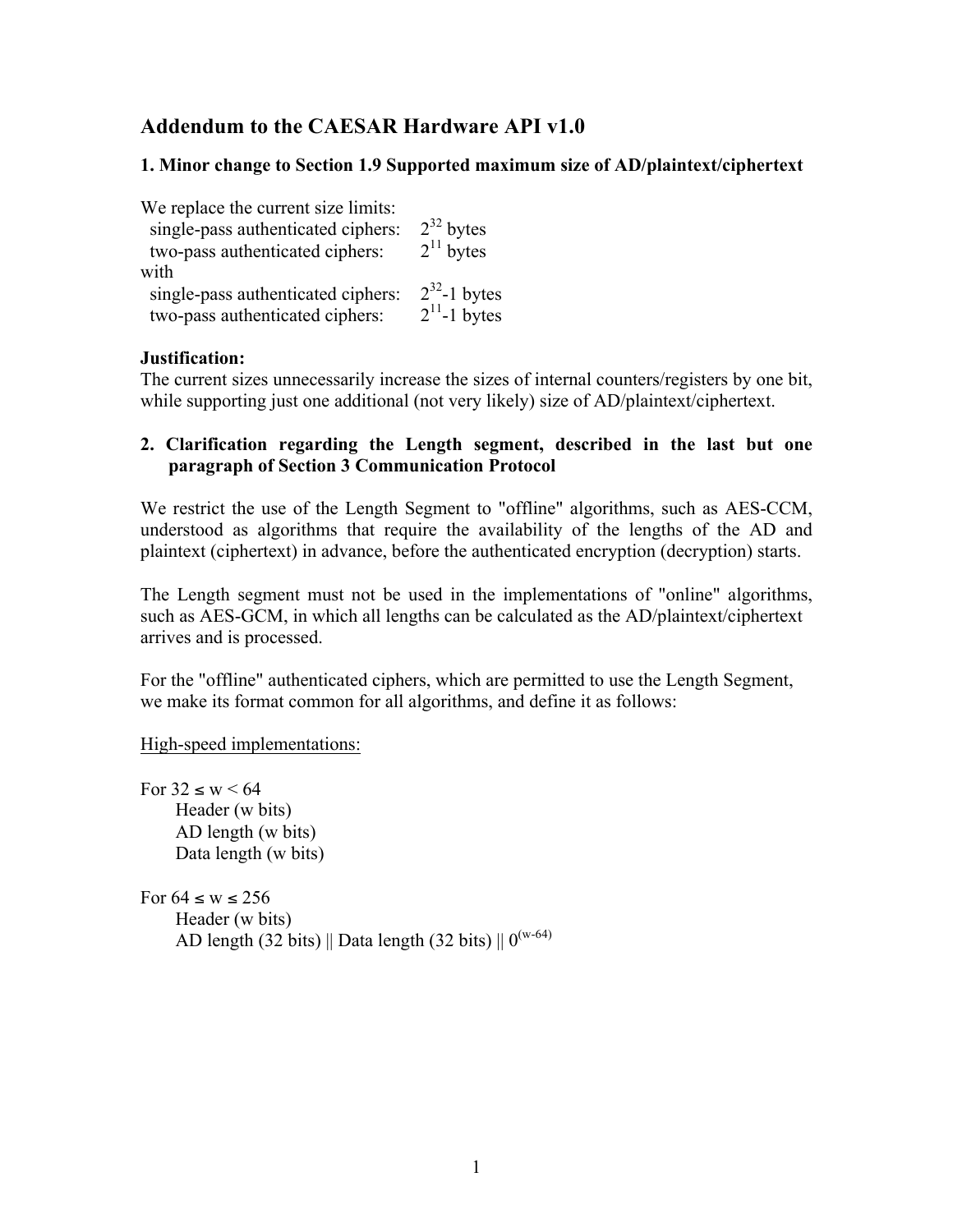Lightweight implementations:

For w=8, 16, 32

Header (32 bits) || AD length (32 bits) || Data length (32 bits)

All divided into w-bit words, provided at the PDI bus, starting from the leftmost word.

**Notation:** Data length means Plaintext length for encryption and Ciphertext length for decryption.

### **Justification:**

The CAESAR HW API Specification v.1.0 is not explicitly encouraging the use of the Length segment for "online" algorithms. Vice versa, it introduces this concept only in the context of "offline" algorithms, such as AES-CCM, for which the entire lengths of associated data and plaintext/ciphertext have to be known before the encryption/decryption starts [NIST Special Publication 800-38D].

Letting the designers to choose

- 1) whether to use the Length segment or not
- 2) the position of the Length segment among other segments
- 3) the exact length of the length segment
- 4) the exact length of its individual fields (with multiple valid choices)

clearly leads to the potential incompatibility, and noticeable performance/resource utilization differences, among the implementations of the same algorithm by different groups. On top of that there are also clear implications in terms of the relative security and the division of tasks between AEAD and the preceding software/hardware units.

The authors have been doing their best to avoid these kinds of incompatibilities by the precise definition of all other segments, all minimum compliance criteria, and even timing waveforms. This addendum eliminates the remaining major source of incompatibility, and thus it makes the CAESAR Hardware API specification more precise, and less prone to different interpretations.

## **3. Recommended interface of two-pass algorithms**

The recommended interface of two-pass algorithms is shown in Fig. A1.

Compared to the interface of single-pass algorithms, shown in Fig. 1, additional ports used for communication with the external Two-Pass FIFO have been added. The width of the data buses of these ports is defined by an additional constant (determined by the corresponding generic of AEAD\_TP.vhd), denoted in Fig. A1 as fw. The value of fw is typically the same as the block size of the implemented authenticated cipher, and therefore we leave it unconstrained.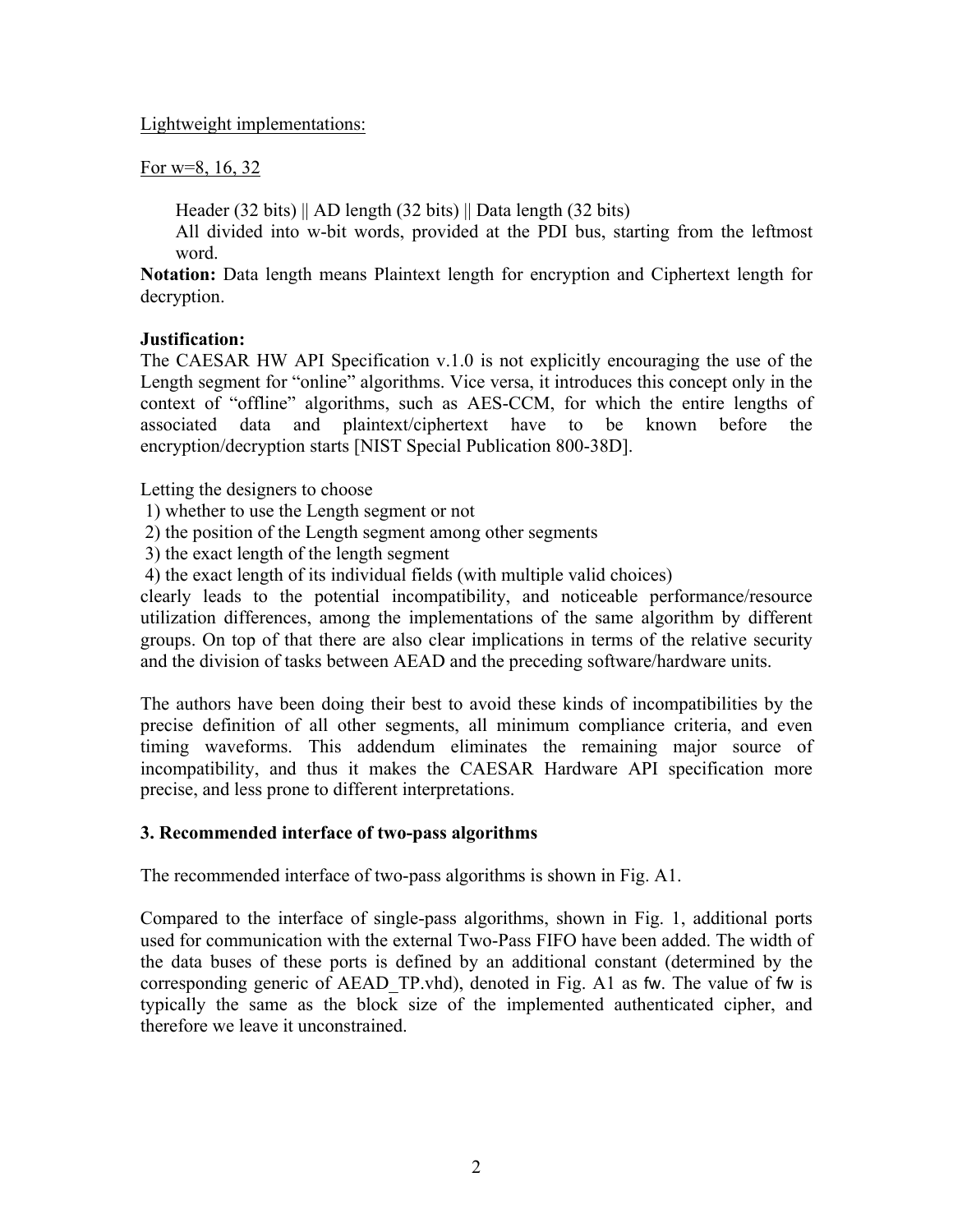

Fig. A1: AEAD Interface for Two-Pass Algorithms

## **Justification:**

The amount of resources required for the Two-Pass FIFO can be easily estimated using the size of FIFO and the value of fw. Thus, there is no reason to include this FIFO in every benchmarking run for AEAD.vhd. The inclusion of memory inside of AEAD would makes it more difficult to gauge the resource utilization required by the primary cipher functionality.

## **4. Recommended support for two maximum lengths of AD/plaintext/ciphertext in case of single-pass algorithms**

We recommend that all single-pass algorithms are implemented in such a way that

- 1. The Verilog/VHDL code supports at least two maximum lengths of AD/plaintext/ciphertext:
	- a. Maximum length for single-pass algorithms:  $2^{32}$ -1<br>b Maximum length for two-pass algorithms:  $2^{11}$ -1
	- b. Maximum length for two-pass algorithms:
- 2. The choice between these two lengths is possible at the time of synthesis, by changing the value of a single generic or constant, named G\_MAX\_LEN, with at least two supported values, representing  $log_2$ (maximum length + 1):
	- a. SINGLE PASS MAX=32 (representing  $2^{32}-1$ )
	- b. TWO PASS MAX=11 (representing  $2^{11}$ -1)
- 3. The design for the case of a smaller maximum size,  $2^{11}$ -1, should be optimized in terms of resource utilization and maximum clock frequency (e.g., by choosing smaller sizes of counters and registers used to calculate and store the respective lengths).